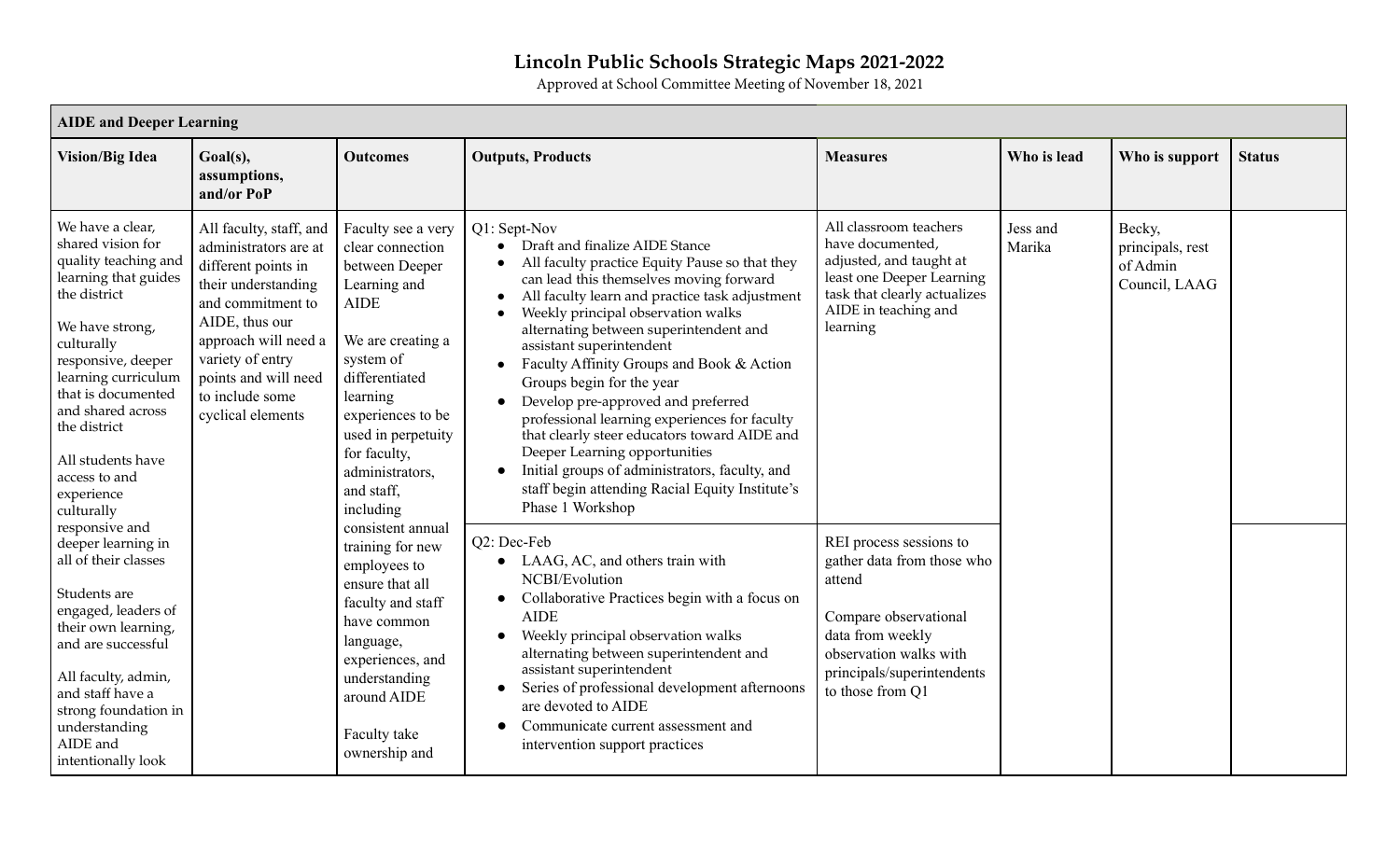| for opportunities to<br>grow their<br>awareness and skills<br>in this area | leadership of their<br>individual AIDE<br>growth through<br>Affinity and Book<br>& Action groups<br>Agree on set of<br>aligned P-8<br>standards for SEL<br>and AIDE<br>Accelerate and<br><b>Monitor Student</b><br>Learning | Develop and implement a consistent<br>$\bullet$<br>intervention monitoring data system<br>Four initial AIDE-focused online modules are<br>created; small group of faculty pilot taking<br>them and offer feedback for revision<br>Q3: Mar-May<br>• LAAG develops and recommends<br>district-wide AIDE-based definitions<br>Student, Faculty/Staff, and Family surveys<br>conducted and analyzed<br>Identify and agree on set of aligned P-8<br>standards for SEL and AIDE (CASEL/ Prior<br>SEL Task Force Outcomes + Learning for<br>Justice standards)<br>Series of professional development afternoons<br>are devoted to AIDE<br>1/3 of administrators, faculty, and staff have<br>attended Racial Equity Institute's Phase 1<br>Workshop<br>Weekly principal observation walks<br>alternating between superintendent and<br>assistant superintendent | Results of faculty, staff,<br>and family surveys<br>REI process sessions to<br>gather data from those who<br>attend<br>Compare observational<br>data from weekly<br>observation walks with<br>principals/superintendents<br>to those from Q2<br>Students who receive<br>intervention support show<br>growth in areas of need<br>and at an accelerated rate |  |  |
|----------------------------------------------------------------------------|-----------------------------------------------------------------------------------------------------------------------------------------------------------------------------------------------------------------------------|---------------------------------------------------------------------------------------------------------------------------------------------------------------------------------------------------------------------------------------------------------------------------------------------------------------------------------------------------------------------------------------------------------------------------------------------------------------------------------------------------------------------------------------------------------------------------------------------------------------------------------------------------------------------------------------------------------------------------------------------------------------------------------------------------------------------------------------------------------|------------------------------------------------------------------------------------------------------------------------------------------------------------------------------------------------------------------------------------------------------------------------------------------------------------------------------------------------------------|--|--|
|                                                                            |                                                                                                                                                                                                                             | Analyze and report to School Committee<br>student progress in math and literacy K-5<br>disaggregated by subgroups (protecting<br>student confidentiality)<br>Determine if additional assessments are<br>necessary K-8 as well as key yearly data points<br>within our suite of assessments, including<br><b>MCAS</b>                                                                                                                                                                                                                                                                                                                                                                                                                                                                                                                                    | (more than expected in a<br>period of time without<br>intervention).<br>Comparison of<br>intervention outcomes to<br>MCAS scores, when<br>available.                                                                                                                                                                                                       |  |  |
|                                                                            |                                                                                                                                                                                                                             | Q4: Jun-Aug                                                                                                                                                                                                                                                                                                                                                                                                                                                                                                                                                                                                                                                                                                                                                                                                                                             |                                                                                                                                                                                                                                                                                                                                                            |  |  |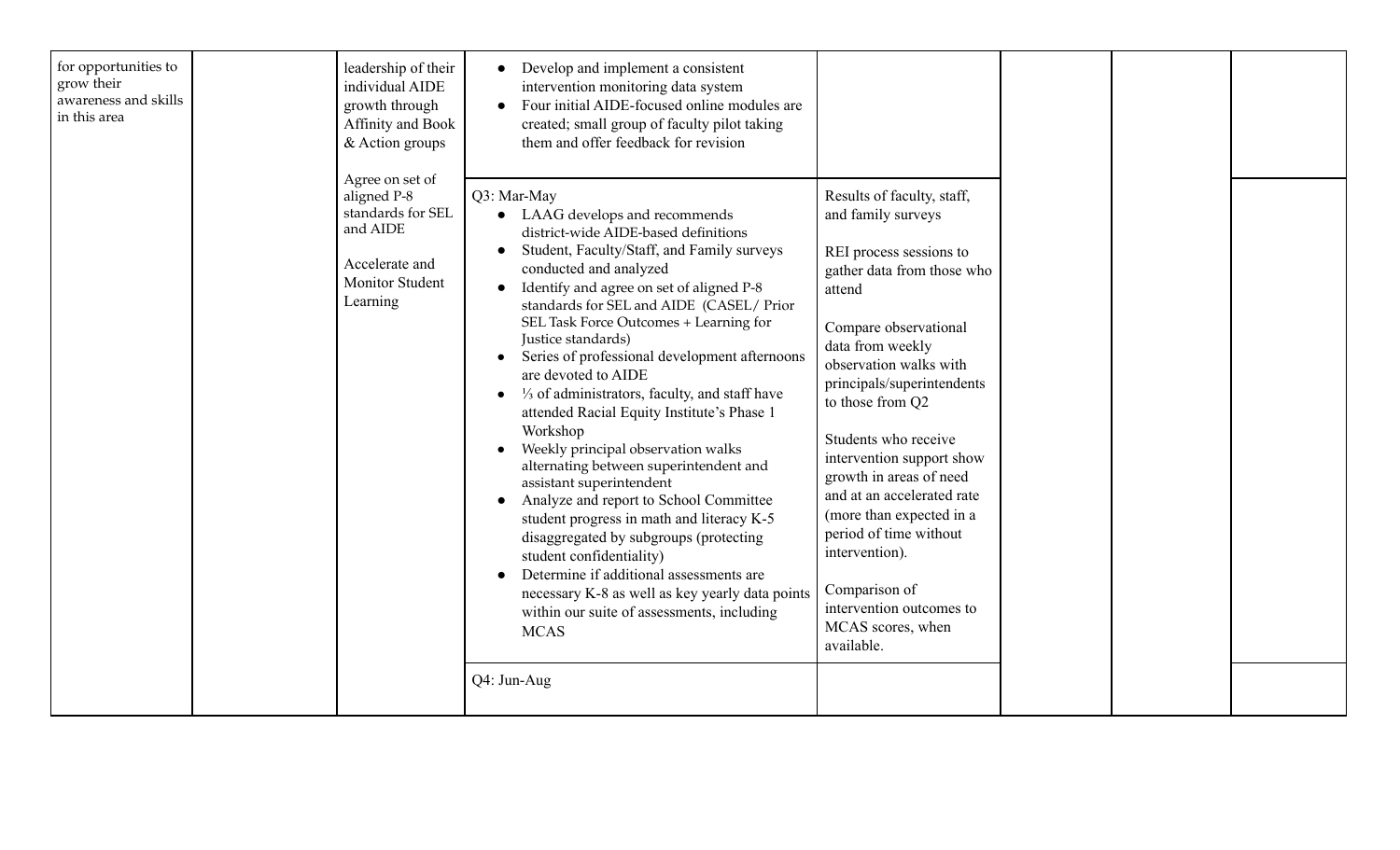| <b>Portrait of a Learner</b>                                             |                                                                                                                                                 |                                                                                                                                                                                                                                                   |                                                                                                                                                                                                                                                                                                    |                                                                               |             |                   |               |  |  |                                                                            |  |
|--------------------------------------------------------------------------|-------------------------------------------------------------------------------------------------------------------------------------------------|---------------------------------------------------------------------------------------------------------------------------------------------------------------------------------------------------------------------------------------------------|----------------------------------------------------------------------------------------------------------------------------------------------------------------------------------------------------------------------------------------------------------------------------------------------------|-------------------------------------------------------------------------------|-------------|-------------------|---------------|--|--|----------------------------------------------------------------------------|--|
| <b>Vision/Big Idea</b>                                                   | Goal(s),<br>assumptions,<br>and/or PoP                                                                                                          | <b>Outcomes</b>                                                                                                                                                                                                                                   | <b>Outputs, Products</b>                                                                                                                                                                                                                                                                           | <b>Measures</b>                                                               | Who is lead | Who is<br>support | <b>Status</b> |  |  |                                                                            |  |
| Create a common<br>understanding of<br>our vision for<br>students in LPS | Returning to our<br>draft Portrait of a<br>Learner that was<br>interrupted by<br><b>COVID</b> in March<br>2020 will allow us<br>to finalize it, | A portrait of a learner<br>that the district can<br>adopt as a revised<br>vision and utilize as a<br>guide and tool for<br>classroom and<br>strategic planning, as                                                                                | Q1: Sept-Nov<br>Initial meeting with Rob/Jess/Becky/Marika re:<br>where we last left off pre-COVID<br>Assemble a combo group of LAAG and folks on<br>$\bullet$<br>our Portrait of a Learner Task Force to review and<br>provide input on Portrait, including doing an<br>Equity Pause on the draft | Initial draft completed<br>Jess Rose                                          |             |                   |               |  |  | Becky, Rob,<br>Marika, LAAG,<br>and Portrait of a<br>Learner Task<br>Force |  |
|                                                                          | bringing clarity to<br>well as a measure of<br>our district's vision<br>our district's and each<br>classroom's success                          | Q2: Dec-Feb<br>Share final draft of Portrait language with<br>$\bullet$<br>community for any additional input<br>Final final version of Portrait language<br>$\bullet$<br>Connect with a graphic designer to design the<br>visual of our Portrait | Input incorporated into<br>final draft                                                                                                                                                                                                                                                             |                                                                               |             |                   |               |  |  |                                                                            |  |
|                                                                          |                                                                                                                                                 |                                                                                                                                                                                                                                                   | Q3: Mar-May<br>Reveal Portrait of a Learner with full district<br>$\bullet$<br>AC talks about how they will put the Portrait into<br>$\bullet$<br>action and use it as a tool in the coming year                                                                                                   | Final Portrait of a Learner<br>ready for public<br>distribution and presented |             |                   |               |  |  |                                                                            |  |
|                                                                          |                                                                                                                                                 |                                                                                                                                                                                                                                                   | Q4: Jun-Aug<br>The Portrait of a Learner and its implementation<br>$\bullet$<br>are incorporated into strategic priorities and map<br>creation for 2022-23 school year                                                                                                                             | Administrators and faculty<br>begin planning for use of<br>Portrait           |             |                   |               |  |  |                                                                            |  |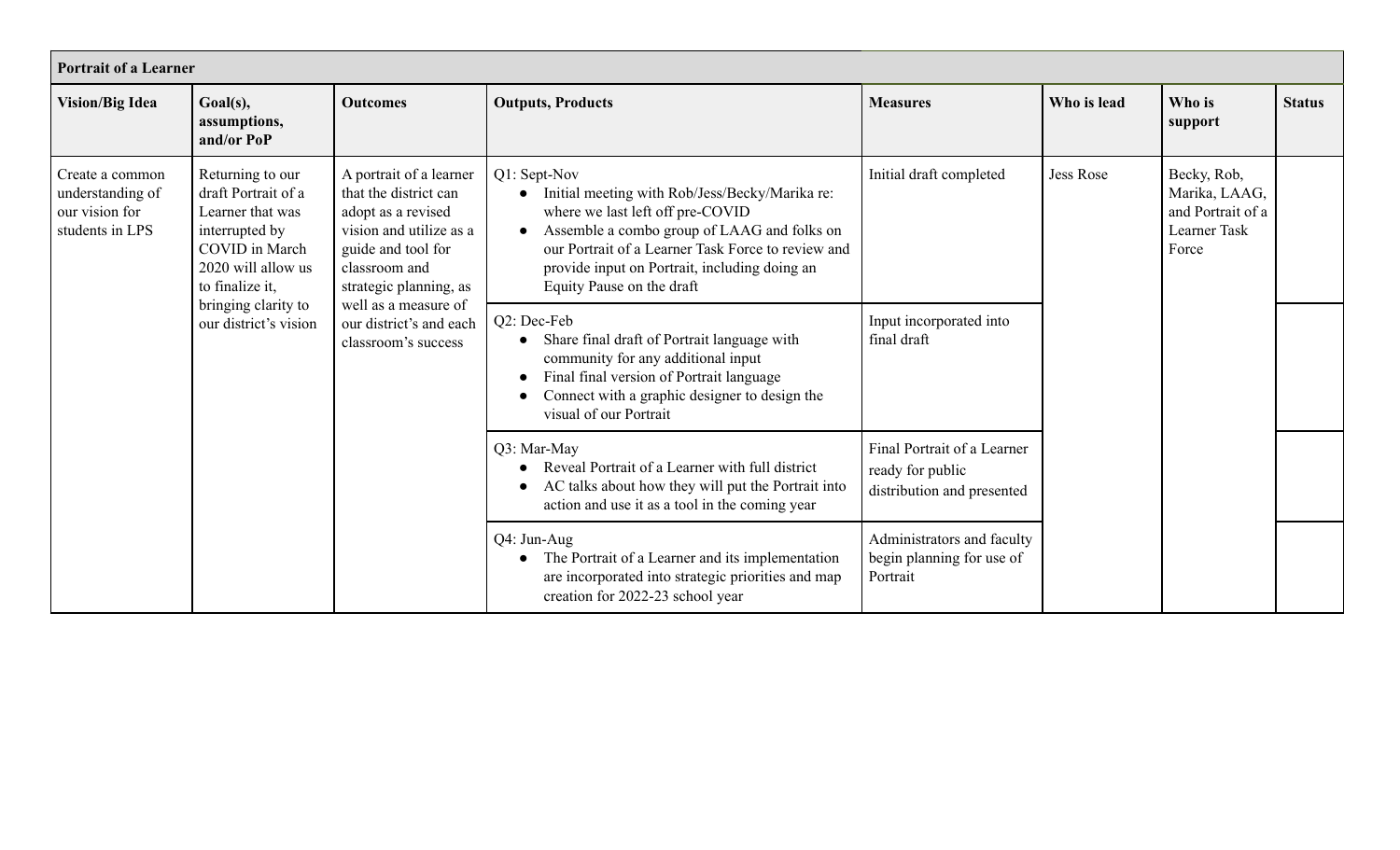| Support and Accountability for COA and AC                                                                                                                                                                                                                                                                                                                                              |                                                                                                                                                                                                                               |                                                                                                                                                                                                                                                                                                                                                                            |                                                                                                                                                                                                                                                                                                                                                                                                                                                                                                                                                                                                                                                                                                                                                                                                                                                                                                                                         |                                                                                                                                                                      |                |                   |               |  |
|----------------------------------------------------------------------------------------------------------------------------------------------------------------------------------------------------------------------------------------------------------------------------------------------------------------------------------------------------------------------------------------|-------------------------------------------------------------------------------------------------------------------------------------------------------------------------------------------------------------------------------|----------------------------------------------------------------------------------------------------------------------------------------------------------------------------------------------------------------------------------------------------------------------------------------------------------------------------------------------------------------------------|-----------------------------------------------------------------------------------------------------------------------------------------------------------------------------------------------------------------------------------------------------------------------------------------------------------------------------------------------------------------------------------------------------------------------------------------------------------------------------------------------------------------------------------------------------------------------------------------------------------------------------------------------------------------------------------------------------------------------------------------------------------------------------------------------------------------------------------------------------------------------------------------------------------------------------------------|----------------------------------------------------------------------------------------------------------------------------------------------------------------------|----------------|-------------------|---------------|--|
| <b>Vision/Big Idea</b>                                                                                                                                                                                                                                                                                                                                                                 | Goal(s),<br>assumptions,<br>and/or PoP                                                                                                                                                                                        | <b>Outcomes</b>                                                                                                                                                                                                                                                                                                                                                            | <b>Outputs, Products</b>                                                                                                                                                                                                                                                                                                                                                                                                                                                                                                                                                                                                                                                                                                                                                                                                                                                                                                                | <b>Measures</b>                                                                                                                                                      | Who is lead    | Who is<br>support | <b>Status</b> |  |
| Accountability came<br>up many times in<br>the Equity Audit<br>Report last year as<br>an instrumental<br>component of<br>making lasting<br>progress around<br>AIDE; as<br>administrators hold<br>faculty and staff<br>more accountable<br>for their learning,<br>openness to<br>feedback, growth,<br>and impact, we<br>strive to<br>transparently do the<br>same for<br>administrators | Administrators are<br>at different points in<br>their growth as<br>leaders of AIDE and<br>every administrator<br>shall commit to their<br>own personal<br>growth in<br>strengthening their<br>AIDE learning and<br>leadership | All administrators are<br>actively engaged in<br>growing their<br>personal AIDE<br>development and<br>leading for AIDE in<br>ways that have<br>visible, positive<br>impact<br>As a result of<br>administrator<br>leadership, there is<br>evidence that each<br>school and the district<br>has made marked<br>progress to become<br>antiracist, inclusive,<br>and equitable | Q1: Sept-Nov<br>• Each Admin Council member creates a<br>professional practice goal around AIDE, shares it<br>with the rest of AC, and identifies ways the group<br>can support and hold one another accountable for<br>progress<br>Begin weekly principal observation walks<br>$\bullet$<br>alternating between superintendent and assistant<br>superintendent<br>Bi-weekly principal meetings focused on<br>$\bullet$<br>monitoring progress toward AIDE-based school<br>strategic maps and brainstorming ways to<br>overcome obstacles<br>AC is prioritized for attending Racial Equity<br>Institute's Phase 1 Workshop and begins to sign<br>up for offerings<br>AC practices Equity Pauses with faculty on<br>$\bullet$<br>student learning tasks but also as a group when<br>considering their leadership<br>Becky and Jess begin a year-long course through<br>the Leadership Academy on Foundations of<br>Principal Supervision |                                                                                                                                                                      | Jess and Becky | Admin Council     |               |  |
|                                                                                                                                                                                                                                                                                                                                                                                        |                                                                                                                                                                                                                               |                                                                                                                                                                                                                                                                                                                                                                            | Q2: Dec-Feb<br>Quarterly check-in with AC re: progress toward<br>personal AIDE goal<br>Weekly principal observation walks alternating<br>between superintendent and assistant<br>superintendent<br>Bi-weekly principal meetings focused on<br>$\bullet$<br>monitoring progress toward AIDE-based school                                                                                                                                                                                                                                                                                                                                                                                                                                                                                                                                                                                                                                 | REI process sessions to<br>gather data from those<br>who attend<br>Compare observational<br>data from weekly<br>observation walks with<br>principals/superintendents |                |                   |               |  |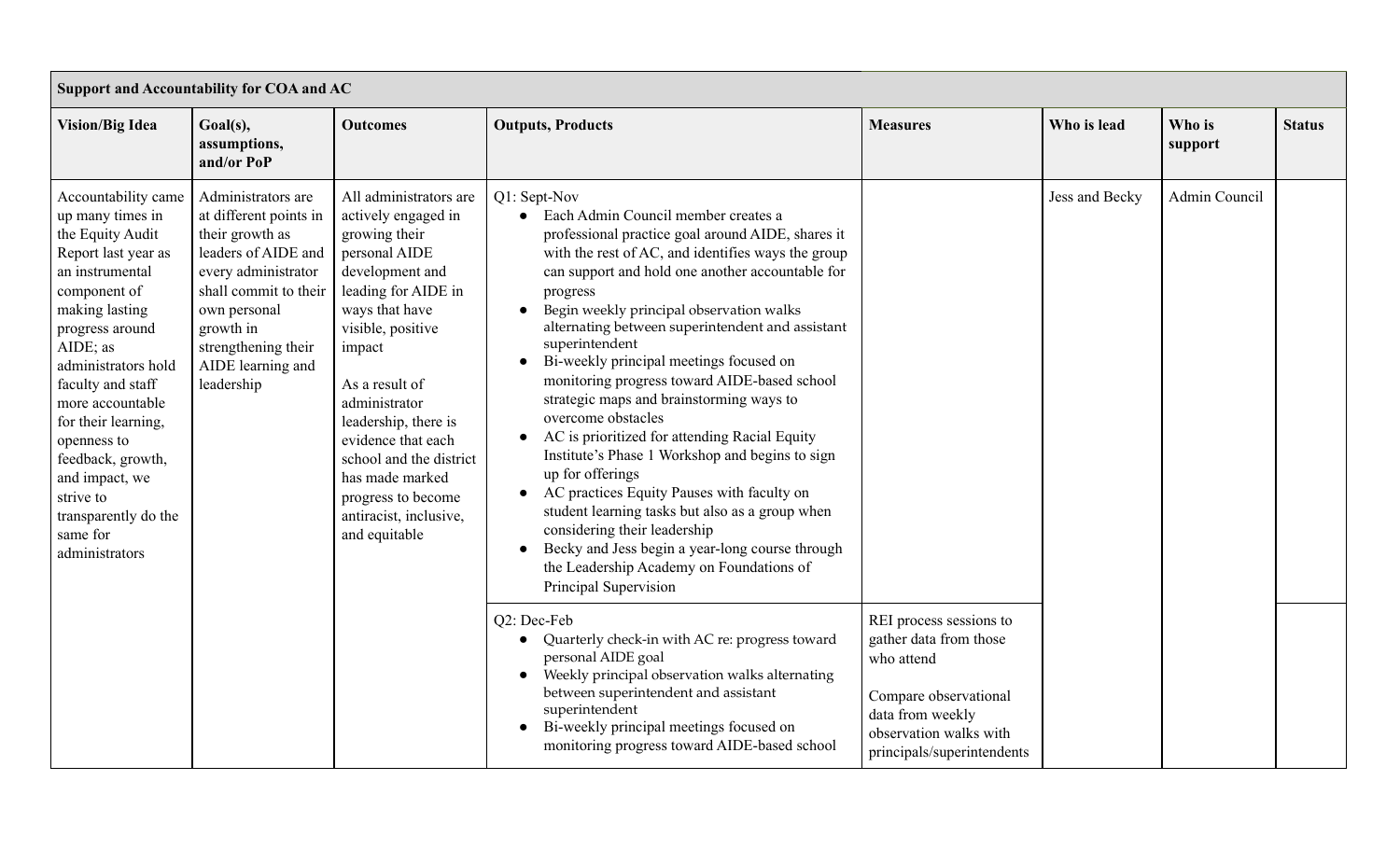|  | strategic maps and brainstorming ways to<br>overcome obstacles<br>AC is prioritized for attending Racial Equity<br>$\bullet$<br>Institute's Phase 1 Workshop and continues to<br>attend<br>Becky and Jess continue to engage in a year-long<br>course through the Leadership Academy on<br>Foundations of Principal Supervision<br>Q3: Mar-May<br>Quarterly check-in with AC re: progress toward<br>personal AIDE goal<br>Weekly principal observation walks alternating<br>$\bullet$<br>between superintendent and assistant<br>superintendent<br>Bi-weekly principal meetings focused on<br>monitoring progress toward AIDE-based school<br>strategic maps and brainstorming ways to<br>overcome obstacles<br>All AC members have attended Racial Equity<br>Institute's Phase 1 Workshop<br>Becky and Jess continue to engage in a year-long<br>course through the Leadership Academy on<br>Foundations of Principal Supervision | to those from the prior<br>quarter<br>School-based strategic<br>map status<br>Observations of<br>administrator leadership<br>around AIDE in their<br>unique roles |  |  |
|--|------------------------------------------------------------------------------------------------------------------------------------------------------------------------------------------------------------------------------------------------------------------------------------------------------------------------------------------------------------------------------------------------------------------------------------------------------------------------------------------------------------------------------------------------------------------------------------------------------------------------------------------------------------------------------------------------------------------------------------------------------------------------------------------------------------------------------------------------------------------------------------------------------------------------------------|-------------------------------------------------------------------------------------------------------------------------------------------------------------------|--|--|
|  | Q4: Jun-Aug<br>End of year evaluations for administrators<br>$\bullet$<br>explicitly name observations, strengths, and areas<br>of growth in their AIDE leadership<br>Becky and Jess wrap-up a year-long course<br>through the Leadership Academy on Foundations<br>of Principal Supervision                                                                                                                                                                                                                                                                                                                                                                                                                                                                                                                                                                                                                                       |                                                                                                                                                                   |  |  |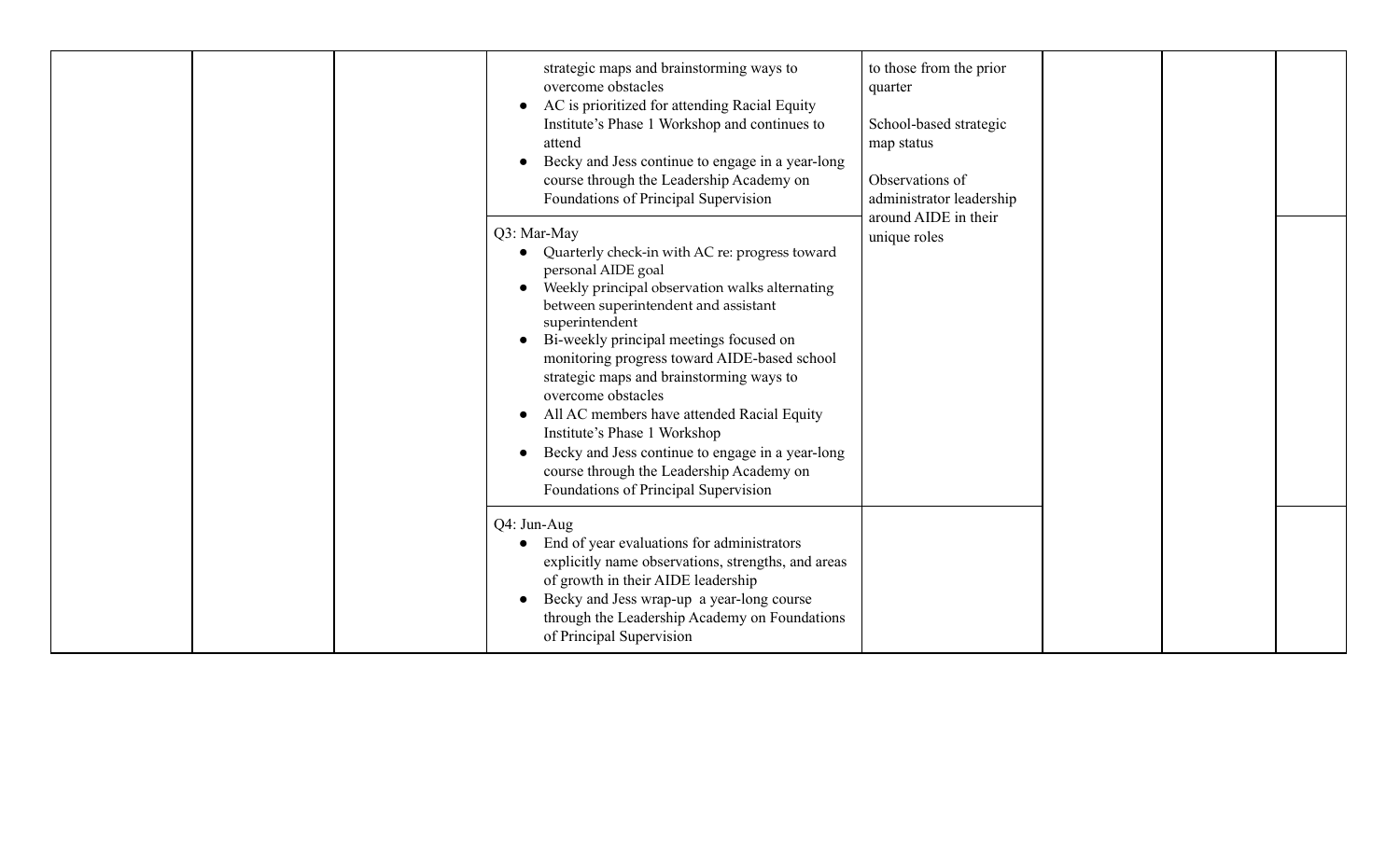|                                                                                                                                                                                                                                                                                                                                                                                                     | Hiring, Recruitment, and Retention of Faculty, Administrators, and Staff of Color                                                                                                 |                                                                                                                                                                                                                                                                                                                                                                                                                                                                                                                                                                                                                                            |                                                                                                                                                                                                                                                                                                                                                                                                                                                                                                                                                                                                                                                                                                                                                                                                        |                                                                                                  |                |                                                                                                                                                                                                                                            |               |  |  |  |
|-----------------------------------------------------------------------------------------------------------------------------------------------------------------------------------------------------------------------------------------------------------------------------------------------------------------------------------------------------------------------------------------------------|-----------------------------------------------------------------------------------------------------------------------------------------------------------------------------------|--------------------------------------------------------------------------------------------------------------------------------------------------------------------------------------------------------------------------------------------------------------------------------------------------------------------------------------------------------------------------------------------------------------------------------------------------------------------------------------------------------------------------------------------------------------------------------------------------------------------------------------------|--------------------------------------------------------------------------------------------------------------------------------------------------------------------------------------------------------------------------------------------------------------------------------------------------------------------------------------------------------------------------------------------------------------------------------------------------------------------------------------------------------------------------------------------------------------------------------------------------------------------------------------------------------------------------------------------------------------------------------------------------------------------------------------------------------|--------------------------------------------------------------------------------------------------|----------------|--------------------------------------------------------------------------------------------------------------------------------------------------------------------------------------------------------------------------------------------|---------------|--|--|--|
| <b>Vision/Big Idea</b>                                                                                                                                                                                                                                                                                                                                                                              | Goal(s),<br>assumptions,<br>and/or PoP                                                                                                                                            | <b>Outcomes</b>                                                                                                                                                                                                                                                                                                                                                                                                                                                                                                                                                                                                                            | <b>Outputs, Products</b>                                                                                                                                                                                                                                                                                                                                                                                                                                                                                                                                                                                                                                                                                                                                                                               | <b>Measures</b>                                                                                  | Who is lead    | Who is<br>support                                                                                                                                                                                                                          | <b>Status</b> |  |  |  |
| A diverse staff,<br>across racial lines<br>and many other<br>identity markers,<br>if we are<br>is a critical asset<br>consistently<br>for all students<br>and staff in our<br>district; besides<br>constructing and<br>implementing a<br>targeted<br>recruitment and<br>hiring strategy, the<br>district also needs<br>to invest in<br>retraining faculty,<br>administrators,<br>and staff of color | Systems typically<br>work how they are<br>designed to work;<br>attracting very<br>white pools of<br>candidates, we<br>need to adjust our<br>processes to get<br>different results | A recruitment plan<br>is developed; the<br>hiring process is<br>revised to more<br>intentionally value<br>applicants who<br>increase the<br>diversity of our<br>employees and to<br>ensure equity of<br>opportunity for<br>candidates of color;<br>diversity is defined<br>broadly to<br>recognize that there<br>are many identities<br>within our student<br>population that<br>should be<br>represented by our<br>employees; a set of<br>components are in<br>place to support our<br>current faculty and<br>staff of color that<br>directly lead to<br>more faculty and<br>staff of color being<br>hired and staying in<br>the district | Q1: Sept-Nov<br>• Quarterly sessions with faculty and staff of<br>color, principals, and superintendents to<br>actively listen in order to understand the<br>ongoing lived experiences in the district and<br>collaboratively develop ways to improve the<br>experiences of our faculty, staff, and students<br>of color.<br>Join the Talent Diversification Professional<br>$\bullet$<br>Learning Community (TDPLC) through<br>DESE; attend first two sessions<br>Q2: Dec-Feb<br>Quarterly sessions with faculty and staff of<br>$\bullet$<br>color, principals, and superintendents to<br>actively listen in order to understand the<br>ongoing lived experiences in the district and<br>collaboratively develop ways to improve the<br>experiences of our faculty, staff, and students<br>of color. |                                                                                                  | Becky and Jess | Admin<br>Council                                                                                                                                                                                                                           |               |  |  |  |
| strong sense of<br>belonging for all                                                                                                                                                                                                                                                                                                                                                                |                                                                                                                                                                                   |                                                                                                                                                                                                                                                                                                                                                                                                                                                                                                                                                                                                                                            |                                                                                                                                                                                                                                                                                                                                                                                                                                                                                                                                                                                                                                                                                                                                                                                                        |                                                                                                  |                | AC conducts an After Action Review (AAR)<br>$\bullet$<br>of hiring process and results from last<br>spring/summer<br>Participate in next three sessions of TDPLC;<br>$\bullet$<br>development of plan for spring recruitment<br>and hiring |               |  |  |  |
|                                                                                                                                                                                                                                                                                                                                                                                                     |                                                                                                                                                                                   |                                                                                                                                                                                                                                                                                                                                                                                                                                                                                                                                                                                                                                            | Q3: Mar-May<br>Quarterly sessions with faculty and staff of<br>$\bullet$<br>color, principals, and superintendents to<br>actively listen in order to understand the                                                                                                                                                                                                                                                                                                                                                                                                                                                                                                                                                                                                                                    | Faculty, staff, students<br>and administrators of<br>color report a higher<br>sense of belonging |                |                                                                                                                                                                                                                                            |               |  |  |  |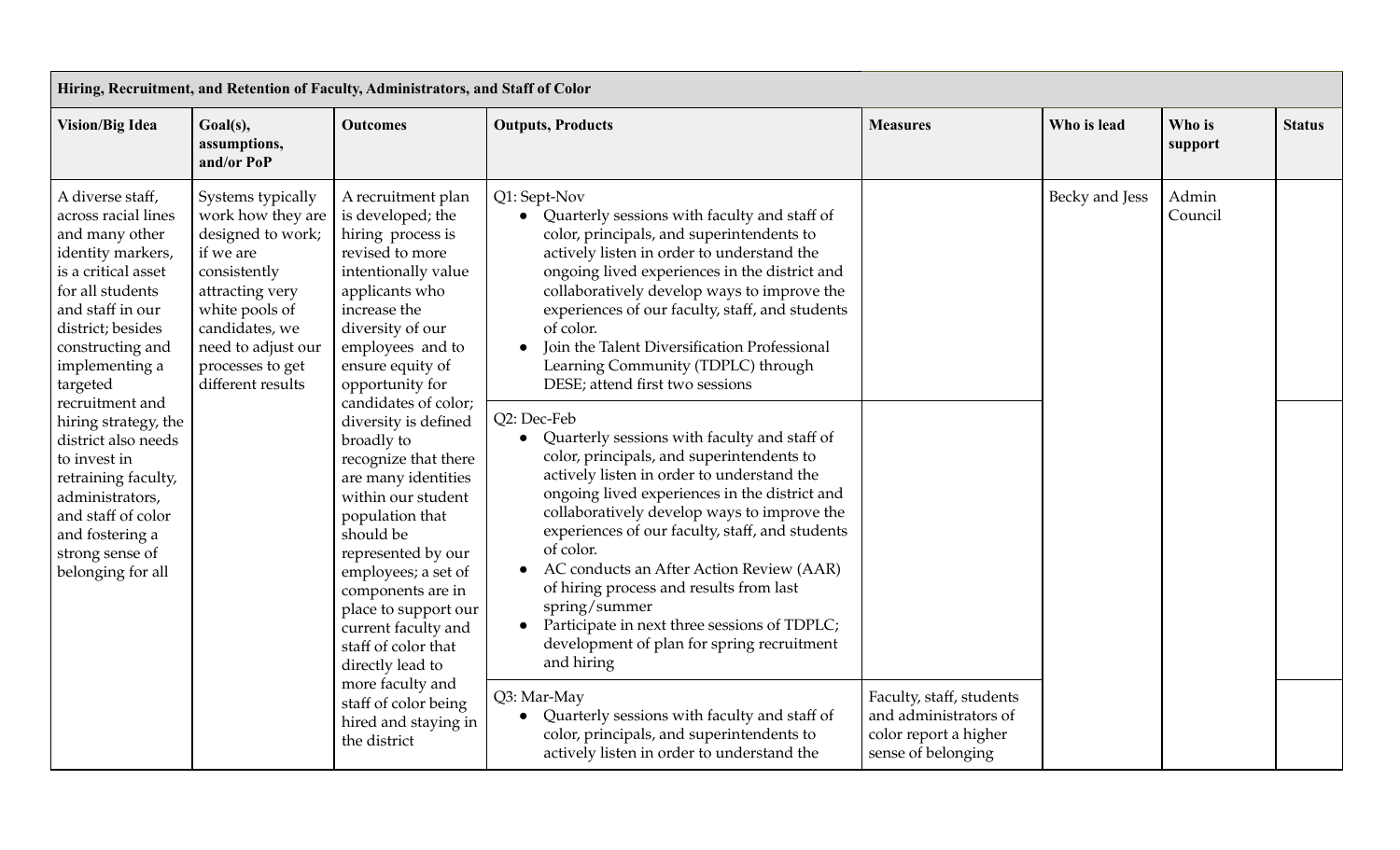| The district hiring<br>also demonstrates a<br>commitment to<br>hiring persons who<br>embody the values<br>of being antiracist<br>educators and who                                                           | ongoing lived experiences in the district and<br>collaboratively develop ways to improve the<br>experiences of our faculty, staff, and students<br>of color.<br>Participate in last three sessions of TDPLC;<br>implement recruitment and hiring plans | We see an increase in<br>the number of<br>applicants and people<br>hired for faculty<br>positions who identify<br>as people of color                                                       |  |  |
|--------------------------------------------------------------------------------------------------------------------------------------------------------------------------------------------------------------|--------------------------------------------------------------------------------------------------------------------------------------------------------------------------------------------------------------------------------------------------------|--------------------------------------------------------------------------------------------------------------------------------------------------------------------------------------------|--|--|
| demonstrate the<br>knowledge,<br>understanding, and<br>skills that will<br>support the<br>district's AIDE<br>journey and ability<br>to engage and<br>connect with all<br>students and<br>families as allies. | Q4: Jun-Aug<br>Continue recruitment and hiring plans<br>throughout summer                                                                                                                                                                              | We make progress<br>toward reaching our<br>targets to fill a certain<br>amount of vacancies<br>over the course of the<br>next 5 years with faculty<br>and staff of color in each<br>school |  |  |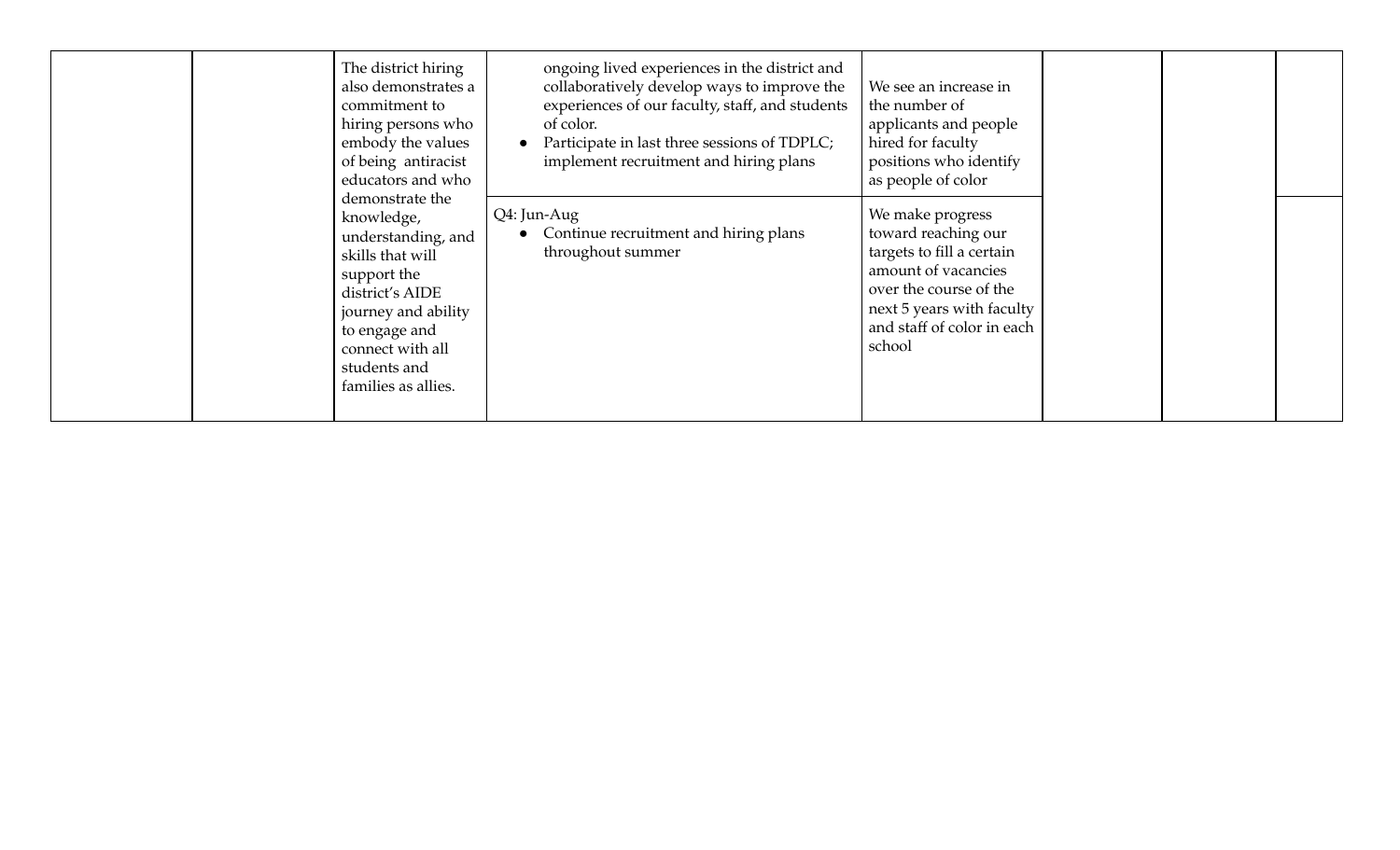| Strengthening Teacher-Student Relationships and Rectifying Disproportionate Experiences around Student Discipline                                                                                                                                                                                             |                                                                                                                                                                        |                                                                                                                                                                                                                                                                                                                                                                                                                                                                                   |                                                                                                                                                                                                                                                                                                                                                                                                                                                                                                                                                                                                                        |                 |                                |                                             |               |  |
|---------------------------------------------------------------------------------------------------------------------------------------------------------------------------------------------------------------------------------------------------------------------------------------------------------------|------------------------------------------------------------------------------------------------------------------------------------------------------------------------|-----------------------------------------------------------------------------------------------------------------------------------------------------------------------------------------------------------------------------------------------------------------------------------------------------------------------------------------------------------------------------------------------------------------------------------------------------------------------------------|------------------------------------------------------------------------------------------------------------------------------------------------------------------------------------------------------------------------------------------------------------------------------------------------------------------------------------------------------------------------------------------------------------------------------------------------------------------------------------------------------------------------------------------------------------------------------------------------------------------------|-----------------|--------------------------------|---------------------------------------------|---------------|--|
| <b>Vision/Big Idea</b>                                                                                                                                                                                                                                                                                        | Goal(s),<br>assumptions,<br>and/or PoP                                                                                                                                 | <b>Outcomes</b>                                                                                                                                                                                                                                                                                                                                                                                                                                                                   | <b>Outputs, Products</b>                                                                                                                                                                                                                                                                                                                                                                                                                                                                                                                                                                                               | <b>Measures</b> | Who is lead                    | Who is<br>support                           | <b>Status</b> |  |
| Classroom cultures<br>support positive<br>behavior,<br>relationships,<br>empathy,<br>communication, and<br>collaboration over<br>"behavior<br>management" and                                                                                                                                                 | All students and<br>faculty recognize<br>that everyone is<br>always working on<br>growing an aspect of<br>themselves and<br>collaboratively work<br>toward this effort | Students' basic social<br>emotional needs are<br>met with cultural<br>competence and thus<br>are more receptive to<br>daily learning<br>Common<br>All students feel that<br>philosophies,<br>processes, and<br>expectations lead to<br>more equitable<br>experiences and<br>support for students<br>and higher levels of<br>belonging<br>Within each school<br>there are consistent<br>approaches to<br>responding to student<br>behaviors, that match<br>the district behavioral | Q1: Sept-Nov<br>• Principal team uses AIDE 5-year action plan to<br>map out a trajectory of professional learning for<br>faculty that supports student-teacher relationships<br>Admin Council holds quarterly sessions to support<br>$\bullet$<br>each school's implementation of their strategic<br>map around fostering a sense of belonging within<br>each building                                                                                                                                                                                                                                                 |                 | Jess and Mary<br>Emmons<br>Rob | Principals,<br>Coordinators,<br>Marika, and |               |  |
| "discipline"<br>Faculty and<br>administrators see<br>student behavior as<br>forms of<br>communication that<br>lend insight into<br>students'<br>experiences and<br>needs; faculty and<br>administrators can<br>assess how their<br>teaching and the<br>classroom or school<br>environment<br>impacts students | staff and faculty<br>recognize and honor<br>their full and<br>intersectional<br>identities and accept<br>them for who they<br>are                                      |                                                                                                                                                                                                                                                                                                                                                                                                                                                                                   | Q2: Dec-Feb<br>Conduct an orchestrated series of observations<br>across all grade levels in the district to gather full<br>diagnosis of strategies used; include students in<br>sharing their experiences with behavior<br>expectations as part of data gathering related to<br>school and classroom climate<br>Catalog the level of training all faculty have in a<br>$\bullet$<br>variety of behavior-based frameworks and<br>curricula<br>Admin Council holds quarterly sessions to support<br>each school's implementation of their strategic<br>map around fostering a sense of belonging within<br>each building |                 |                                |                                             |               |  |
| Responses to<br>students various<br>behaviors maintain<br>and foster a<br>students' sense of<br>belonging, their<br>learning, and their<br>growth                                                                                                                                                             | philosophy and<br>expectations                                                                                                                                         | Q3: Mar-May<br>Construct a shared philosophy of behavior and<br>$\bullet$<br>common definitions P-8<br>Document Connections plans to better understand<br>$\bullet$<br>the K-8 vertical trajectory and role of SEL and<br><b>AIDE</b> in Connections<br>Identify and agree on set of aligned P-8 standards<br>$\bullet$<br>for SEL and AIDE (CASEL/ Prior SEL Task Force                                                                                                          | Consensus on a shared<br>philosophy of behavior<br>and common definitions to<br>be used in preschool<br>through 8th grade<br>Aligned P-8 standards for                                                                                                                                                                                                                                                                                                                                                                                                                                                                 |                 |                                |                                             |               |  |